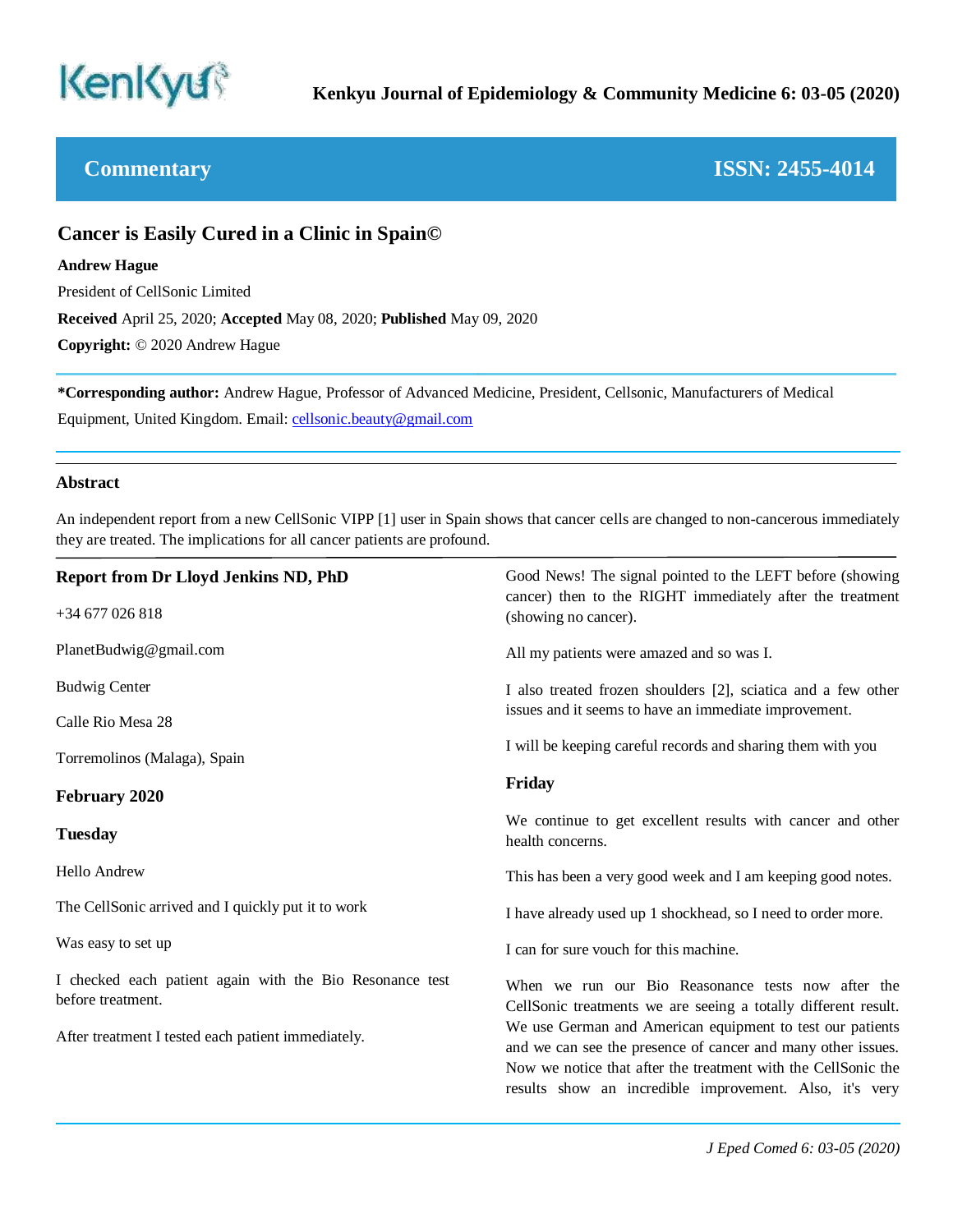interesting. Instead of showing all kinds of dead cancer debris in the lymphatic system and so on we're seeing none of that. So, the cancer is not killed, but it's being converted into healthy cells with the electrical charge being restored. This puts no burden on the body and the patient feels much better. I am testing my patients a week after the treatment and the signal still points to the right showing that the electrical charge maintains itself and the cells are now functioning as healthy cells. This is absolutely outstanding.

#### **Discussion**

Dr Jenkins observations raise important points.

The electrical properties of cells are the key to curing cancer [3]. To stop the mutation of malignant cells, the electrical charge must be changed. This is done immediately with a CellSonic VIPP treatment.

No drugs that would kill cells are used so there are no side effects. [4]

Ideally, a cancer patient will have had no previous treatment that harms their immune system. If a person with cancer decides to receive chemotherapy and/or radiation, they would have to wait 4 weeks afterwards to receive CellSonic therapy, as these potent drugs would interfere with the restoration of the electrical charge of the cells. Ideally someone with cancer would do the CellSonic therapy first.

Budwig Center often gets patients who have been failed by conventional treatments. Therefore, they need to do a lot of detoxification using different types of clays, herbs, coffee enemas, infrared saunas and rebounding to activate the lymphatic system. Emotional toxicity is another contributing factor to cancer and the Budwig Center uses four different emotional rebalancing techniques. In addition, they use natural supplements to boost the immune system.

Since I discovered the cure for cancer almost four years ago [5], CellSonic users have struggled to help patients whose cancers have brought them close to death. Patients who have recently succumbed to cancer are easy to restore to health. Dr Jenkins' measurements show that the cancer is converted immediately to healthy cells but that alone does not restore the rest of the injured body as quickly.

One of Dr Jenkins' specialities is a natural remedy that reinforces the immune system. In other words, for patients who have suffered at the hands of conventional cancer treatments, stopping their cancer is only the first stage in

recovery. The more difficult task is to recover from the inflicted injuries.

The sooner a patient asks for CellSonic treatment, the better. The CellSonic cancer cure is widely published and readily available. [6]

In the USA, it is believed that the cost of care and treatments for a cancer patient amounts to \$200,000 a year and they die in the fifth year. The Budwig Center has a mission of helping as many people with cancer as possible and their fees very affordable at €5000 per week.

CellSonic treatment can be done in half an hour or less. Many users have been astounded by its simplicity saying that it could be done at the roadside with the CellSonic machine on battery power. This may eventually happen as it becomes available in poorer parts of the world where cancer is as prevalent as it is in rich countries.

The CellSonic VIPP technique adjusts to all cancers. It has been used for forty years since kidney stones were first pulverised by sound waves with millions of patients safely treated in all countries. It was this assurance of safety that allowed me to proceed with the first cancer treatment. No drugs have been tried for as long on as many patients with a zero-harm result.

#### **Cost Saving**

The cost saving from CellSonic is huge. For example, in Britain with a population of 65 million, the expenditure on cancer is about £15 billion (\$19.5 billion) a year. Wound healing amounts to £5 billion a year. Lower back pain and similar aches and pains incur cost that may be more especially when including the days off work. With cancer curable in minutes and diabetic non-healing ulcers healed, the financial burdens on governments, insurance companies and their clients are reduced to a few hundred dollars a year for each person and that's before thinking about removing the pain and suffering.

## **Conclusion**

What was done last week at Budwig Center can be done anywhere. Dr Jenkins has the complete package, not just CellSonic. His contact details are given above and he welcomes enquiries for his knowledge and advice. Many doctors who accept that they are very limited with the tools they are currently using to cure cancer can now access an existing system and do for themselves what Dr Jenkins did.